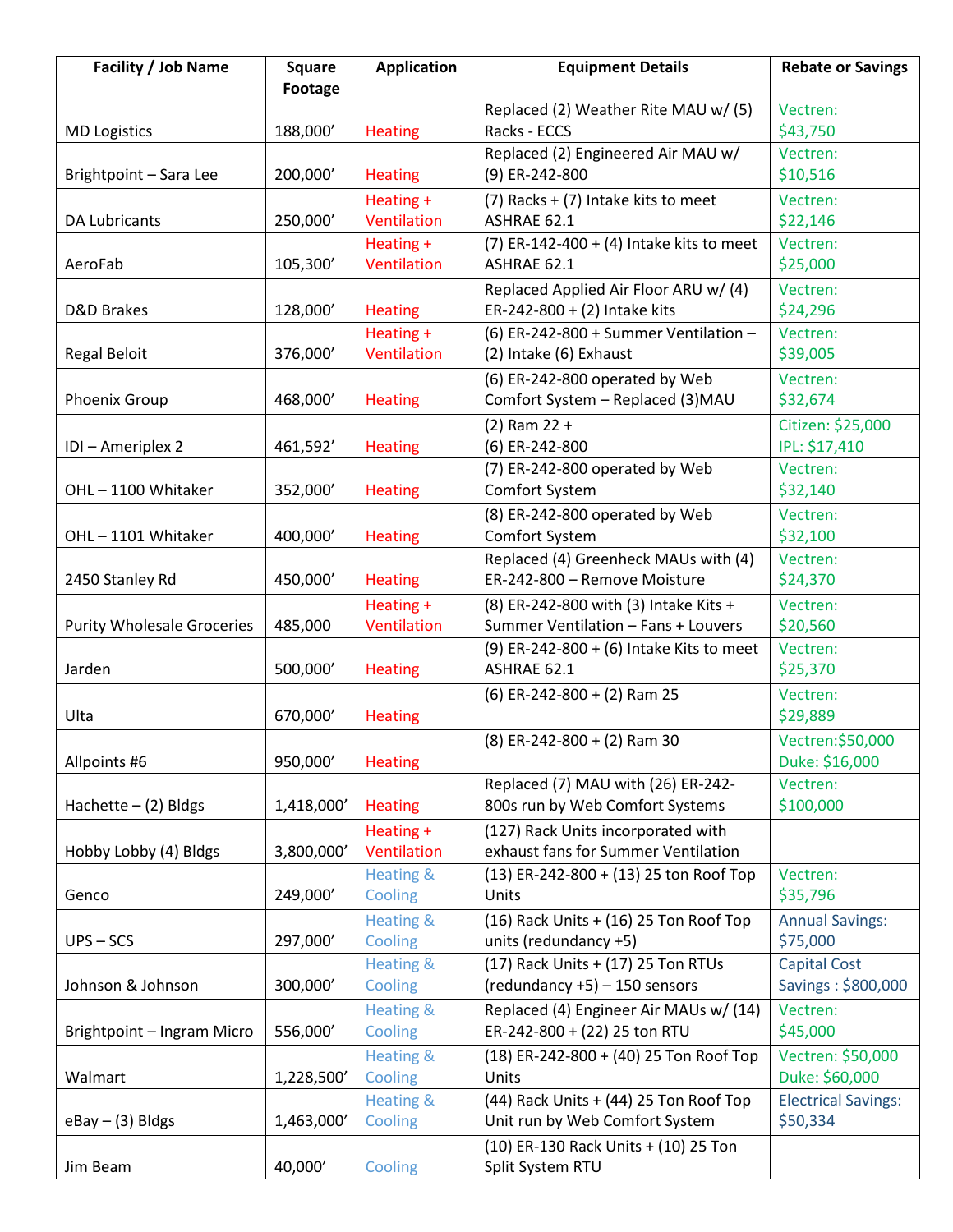| Facility / Job Name         | <b>Square</b>  | <b>Application</b>                | <b>Equipment Details</b>                                            | <b>Rebate or Savings</b> |
|-----------------------------|----------------|-----------------------------------|---------------------------------------------------------------------|--------------------------|
|                             | <b>Footage</b> |                                   |                                                                     |                          |
|                             |                | <b>Heating and</b>                | (8) 60 Ton Ground Mounted RTU +                                     | \$500,000 Cost           |
| Honda                       | 400,000'       | Cooling                           | (8) ER-248                                                          | saving                   |
|                             |                | <b>Heating and</b>                | (3) ER-242-800 + ASHRAE 62.1 +                                      | Citizen:                 |
| Prologis                    | 96,000'        | Ventilation                       | <b>Summer Ventilation</b>                                           | \$11,923                 |
|                             |                | <b>Heating and</b>                | (9) ER-242-800 + (9) 25-Ton Roof top                                |                          |
| Kirby Risk                  | 225,000'       | Cooling                           | units                                                               |                          |
|                             |                | <b>Heating and</b>                | (5)ER-242+(5)25-ton Combination Units                               |                          |
| Donaldson                   | 180,000'       | Cooling                           | +(6)ER-142+(6)20-ton Combination Units                              |                          |
|                             |                | <b>Heating and</b>                | (4) ER-142-400 + (2) Intake kits to meet                            | Vectren:                 |
| <b>Celadon Logistics</b>    | 79,000'        | Ventilation                       | ASHRAE 62.1                                                         | \$7,306                  |
|                             |                | <b>Heating and</b>                | (2) ER-142-400 + ASHRAE 62.1                                        | Citizen:                 |
| Vista Graphics              | 31,000'        | Ventilation                       |                                                                     | \$10,038                 |
|                             |                | <b>Heating and</b>                | (6) ER-242-800 + (2) ER-130-200 +                                   | Vectren:                 |
| Casey's General Store       | 240,000'       | Ventilation                       | ASHRAE 62.1                                                         | \$20,154                 |
|                             |                | <b>Heating and</b>                | $(1)$ ER-142-400 + (2) ER-242-800 + (1)                             | Citizen:                 |
| <b>Just Packaging</b>       | 48,155'        | Ventilation                       | Intake Air kit for ASHRAE 62.1                                      | \$10,188                 |
|                             |                | <b>Heating and</b>                | $(3)$ ER-230-400 + (2) Intake Hoods for                             | NICOR:                   |
| Drill Rod + Tool Steel (IL) | 36,000'        | Ventilation                       | ASHRAE 62.1 + (3) Air Change/hour                                   | \$9,225                  |
|                             |                | <b>Heating and</b>                | $(1)$ ER-242-800 + (1) ER-142-400 +                                 | 38% less Therms          |
| Kraft (Batavia, NY)         | 36,700'        | Ventilation                       | ASHRAE 62.1                                                         | 78% less kWh             |
|                             |                | <b>Heating and</b>                | (8) ER-242-800 + (4) Rupp Ram 25 + Fans                             | \$129,650 in utility     |
| IDI - Bldg. 8 (Monroe, OH)  | 992,000'       | Ventilation                       | & Louvers for Summer Ventilation                                    | savings annually         |
|                             |                |                                   | (9) ER-242-800                                                      | <b>Duke Energy:</b>      |
| Aisin Drivetrain            | 262,000'       | <b>Heating</b>                    |                                                                     | \$44,930                 |
| Camp Atterbury - Bldg 747   | 11,000'        | <b>Heating and</b><br>Ventilation | (1) ER-230-264 (96% Efficient) + Fresh<br>Air Intake + 5 ACH        | 62% less Therms          |
|                             |                |                                   |                                                                     |                          |
|                             | 420,000'       | <b>Heating and</b><br>Ventilation | (9) ER-242-800 + (2) Existing MAU for<br><b>ASHRAE 62.1 + 1 ACH</b> | Vectren:                 |
| Hachette (Lebanon)          |                |                                   |                                                                     | \$50,000                 |
| ARCO (Jeffersonville)       | 426,000'       | <b>Heating and</b><br>Ventilation | (4) ER-242-800 + (2) Ram 25 for ASHRAE<br>$62.1 + 1$ ACH            | Vectren:<br>\$41,188     |
|                             |                | <b>Heating and</b>                | (2) ER-242-800 + Intake Hoods for                                   | Vectren:                 |
| Landsburg/Orora             | 100,000'       | Ventilation                       | ASHRAE 62.1                                                         | \$6,499                  |
|                             |                | <b>Heating and</b>                | (2) ER-242-800 + (2) Ram 25 for ASHRAE                              | Vectren:                 |
| Indiana University Health   | 240,000'       | Ventilation                       | 62.1 + Summer Ventilation                                           | \$45,420                 |
|                             |                | Heating &                         | (23) ER-242 + (23) 10 Ton Roof Top Units                            | \$137,948 in utility     |
| CVS Crossroads (KY)         | 293,000'       | Cooling                           |                                                                     | savings annually         |
|                             |                | <b>Heating &amp;</b>              | (14) ER-242 + (14) 10 Ton Roof Top Units                            | \$72,574 in utility      |
| Knipper                     | 258,000'       | Cooling                           |                                                                     | savings annually         |
|                             |                | <b>Heating and</b>                | (8) ER-242-800 + (4) Intake Hoods to                                | Vectren:                 |
| Sunbeam                     | 600,000'       | Ventilation                       | meet ASHRAE 62.1                                                    | \$50,000                 |
|                             |                | <b>Heating and</b>                | (2) ER-242-800 + (1) ER-130-250 + Intake                            | Vectren:                 |
| <b>Bill Estes Chevrolet</b> | 17,640'        | Ventilation                       | Hoods to meet ASHRAE 62.1                                           | \$4,050                  |
|                             |                | <b>Heating and</b>                | (4) ER-242-800 + Intake Hoods to meet                               | Vectren:                 |
| Gerdt                       | 132,000'       | Ventilation                       | ASHRAE 62.1                                                         | \$15,850                 |
|                             |                | <b>Heating and</b>                | (4) ER-242-800 + Intake Hoods to meet                               | Vectren:                 |
| <b>BryBelly</b>             | 200,000'       | Ventilation                       | ASHRAE 62.1                                                         | \$24,251                 |
|                             |                | <b>Heating &amp;</b>              | (4) ER-230 + (4) 10 Ton Roof Top Units                              | \$55,270 in utility      |
| <b>Dykes Gymnastics</b>     | 100,000'       | Cooling                           |                                                                     | savings annually         |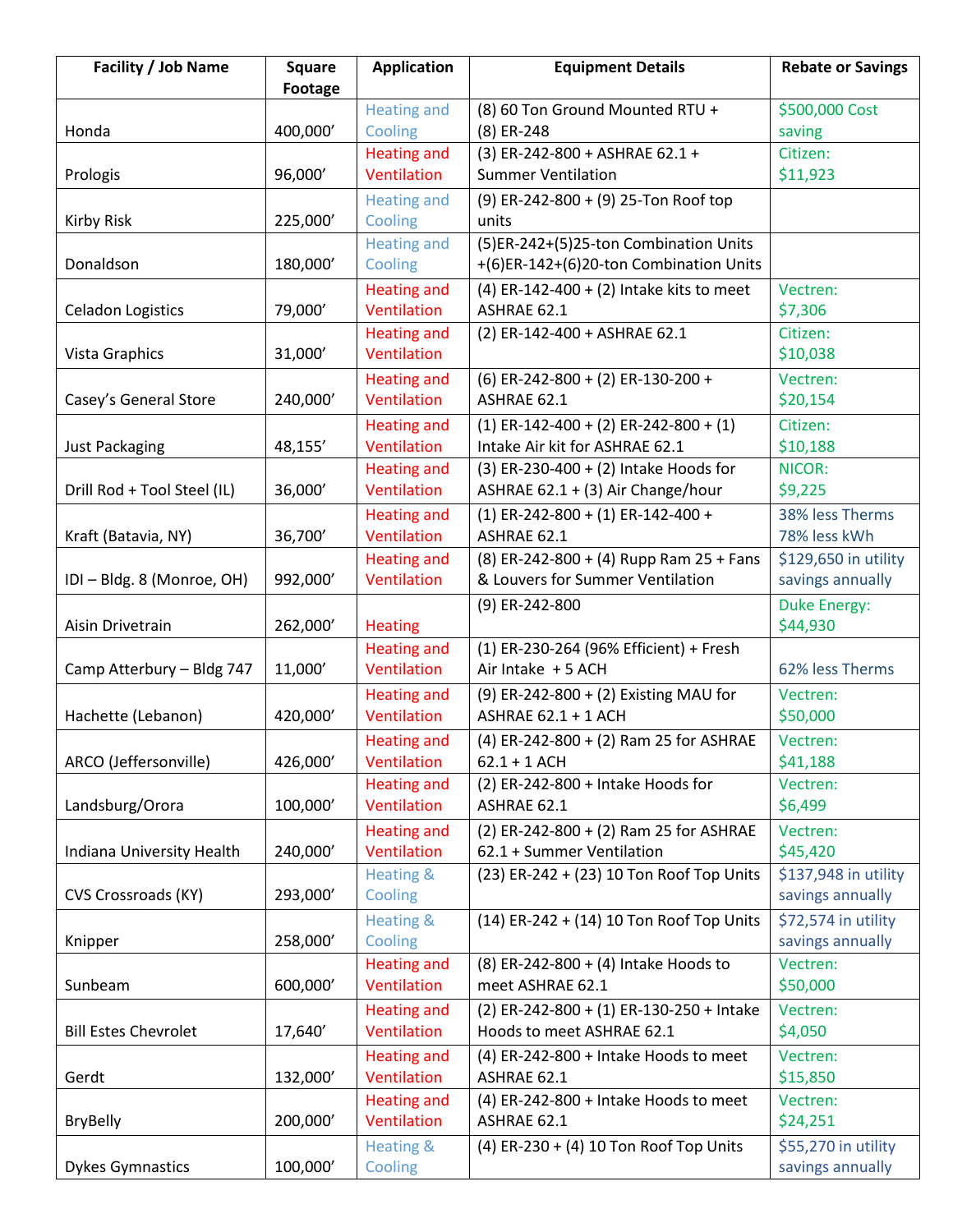| Facility / Job Name             | <b>Square</b> | <b>Application</b>                | <b>Equipment Details</b>                                                 | <b>Rebate or Saving</b>                 |
|---------------------------------|---------------|-----------------------------------|--------------------------------------------------------------------------|-----------------------------------------|
|                                 | Footage       |                                   |                                                                          |                                         |
|                                 | 450,000'      | <b>Heating and</b><br>Ventilation | (9) ER-242-800 + Summer Ventilation<br>ASHRAE 62.1                       | \$84,132 in utility                     |
| Fuyao (OH)                      |               | <b>Heating &amp;</b>              | (6) ER-242 + (6) 10 Ton Roof Top Units                                   | savings annually<br>\$77,280 in utility |
| Hut Group (KY)                  | 300,000'      | Cooling                           |                                                                          | savings annually                        |
|                                 |               | <b>Heating and</b>                | (8) ER-242-800 + Summer Ventilation                                      | \$71,124 in utility                     |
| ATG (KY)                        | 400,000'      | Ventilation                       | ASHRAE 62.1                                                              | savings annually                        |
|                                 |               | Heating &                         | (8) ER-242 + (8) 10 Ton Roof Top Units                                   | \$58,850 in utility                     |
| Amneal Pharmaceuticals (KY)     | 100,000'      | Cooling                           | + (5) Air Turnovers                                                      | savings annually                        |
|                                 |               | <b>Heating and</b>                | (4) ER-242-800 + Summer Ventilation                                      | \$57,800 in utility                     |
| MSR-2A (OH)                     | 300,000'      | Ventilation                       |                                                                          | savings annually                        |
|                                 |               | <b>Heating &amp;</b>              | (8) ER-230 + (8) 10 Ton Roof Top Units                                   | 50% Utility savings                     |
| Home Depot (OH)                 | 100,000'      | Cooling                           |                                                                          |                                         |
|                                 |               | <b>Heating &amp;</b>              | (8) ER-230 + (8) 10 Ton Roof Top Units                                   | 50% Utility savings                     |
| Home Depot (OH)                 | 100,000'      | Cooling                           |                                                                          |                                         |
|                                 |               | <b>Heating and</b>                | (6) ER-242-800 + (2) Air Changes/Hour                                    | Vectren:                                |
| Benussen Deutsch                | 150,000'      | Ventilation                       | for Summer Ventilation                                                   | \$75,336                                |
|                                 |               | <b>Heating and</b>                | (8) ER-242-800 + Summer Ventilation                                      | Vectren:                                |
| <b>Becknell Commerce Center</b> | 336,000'      | Ventilation                       | $(70-0)$                                                                 | \$62,500                                |
|                                 |               | <b>Heating &amp;</b>              | $(14)$ ER-242-800 + (2) ER-142-400 +                                     | Vectren:                                |
| Stryker - Fedex Supply Chain    | 247,500       | Cooling                           | (16) 10 Ton Roof Top Units                                               | \$94,188                                |
|                                 |               | <b>Heating and</b>                | (8) ER-242-800 + Summer Ventilation                                      | Vectren:                                |
| <b>Brooks</b>                   | 390,000'      | Ventilation                       | (Summer temp doesn't exceed 77°                                          | \$71,385                                |
|                                 |               | <b>Heating and</b>                | (3) ER-242-800s + Summer Ventilation                                     | Vectren:                                |
| <b>CAP Group</b>                | 100,000'      | Ventilation                       | ASHRAE 62.1                                                              | \$29,754                                |
|                                 |               | <b>Heating and</b>                | (4) ER-142-400s + Summer Ventilation                                     | Vectren:                                |
| Georg Utz                       | 76,425'       | Ventilation                       | ASHRAES 62.1                                                             | \$22,792                                |
|                                 |               | <b>Heating &amp;</b>              | (14) ER-242 + (14) 25 Roof Top Units -                                   | Vectren:                                |
| GSA - Census Bureau             | 280,000'      | Cooling                           | Winter: 70°-0° - Summer: 70°-90°                                         | \$51,225                                |
|                                 |               | <b>Heating and</b>                | (12) ER-242-800s + Summer                                                | Vectren:                                |
| Ingram Micro - Indianapolis     | 425,000'      | Ventilation<br>Heating &          | <b>Ventilation ASHRAE 62.1</b><br>(20) ER-242 Total - (10) Heating Only, | \$33,480<br>Vectren:                    |
| Ingram Micro - Jeffersonville   | 650,000'      | Cooling                           | (8) Cooling Only and (2) Combination                                     | \$62,027                                |
|                                 |               | <b>Heating &amp;</b>              | (11) ER-242-800s + (11) 25 Ton RTUs -                                    | Vectren:                                |
| Ingram Micro - Plainfield       | 284,960       | Cooling                           | Winter: 70°-0° - Summer: 74°-95°                                         | \$63,882                                |
|                                 |               | <b>Heating and</b>                | (2) ER-242-800s + (1) 20" x 30" Intake                                   | Vectren:                                |
| Lagasse Sweet                   | 78,000'       | Ventilation                       | Hood to meet ASHRAE 62.1                                                 | \$18,689                                |
|                                 |               | <b>Heating and</b>                | (9) ER-242-800s + (4) Hoods -                                            | Vectren:                                |
| <b>Ryder Logistics</b>          | 400,000'      | Ventilation                       | Replaced (3) Engineered Aire Units                                       | \$43,949                                |
|                                 |               | <b>Heating and</b>                | (4) ER-242-800s + (4) Intake Hoods to                                    | Vectren:                                |
| Southpoint #1                   | 186,000'      | Ventilation                       | meet ASHRAE 62.1                                                         | \$39,000                                |
|                                 |               | <b>Heating and</b>                | (2) ER-242-800s + (1) Rupp RAM-M-25                                      | Vectren:                                |
| Würth                           | 200,000'      | Ventilation                       | to meet ASHRAE 62.1                                                      | \$38,598                                |
|                                 |               | <b>Heating &amp;</b>              | (15) ER-242 (at 42,000 cfm) + (15) 50                                    | 620,000 kWh                             |
| Dow Distribution - Louisiana    | 800,000'      | Cooling                           | Ton RTU (W:70°-50° /S:70°-94°)                                           | Saved                                   |
|                                 |               | <b>Heating and</b>                | (2) ER-242-800s + (1) 100% Outside Air                                   | Vectren:                                |
| FedEx Supply Chain              | 255,000'      | Ventilation                       | Unit to meet ASHRAE 62.1                                                 | \$18,845                                |
|                                 |               | <b>Heating and</b>                | (3) ER-242-800s + (3) 24" x 36" Intake                                   | Vectren:                                |
| Anson Bldg. #2                  | 148,800'      | Ventilation                       | Hoods to meet ASHRAE 62.1                                                | \$17,600                                |
|                                 |               |                                   |                                                                          |                                         |
|                                 |               |                                   |                                                                          |                                         |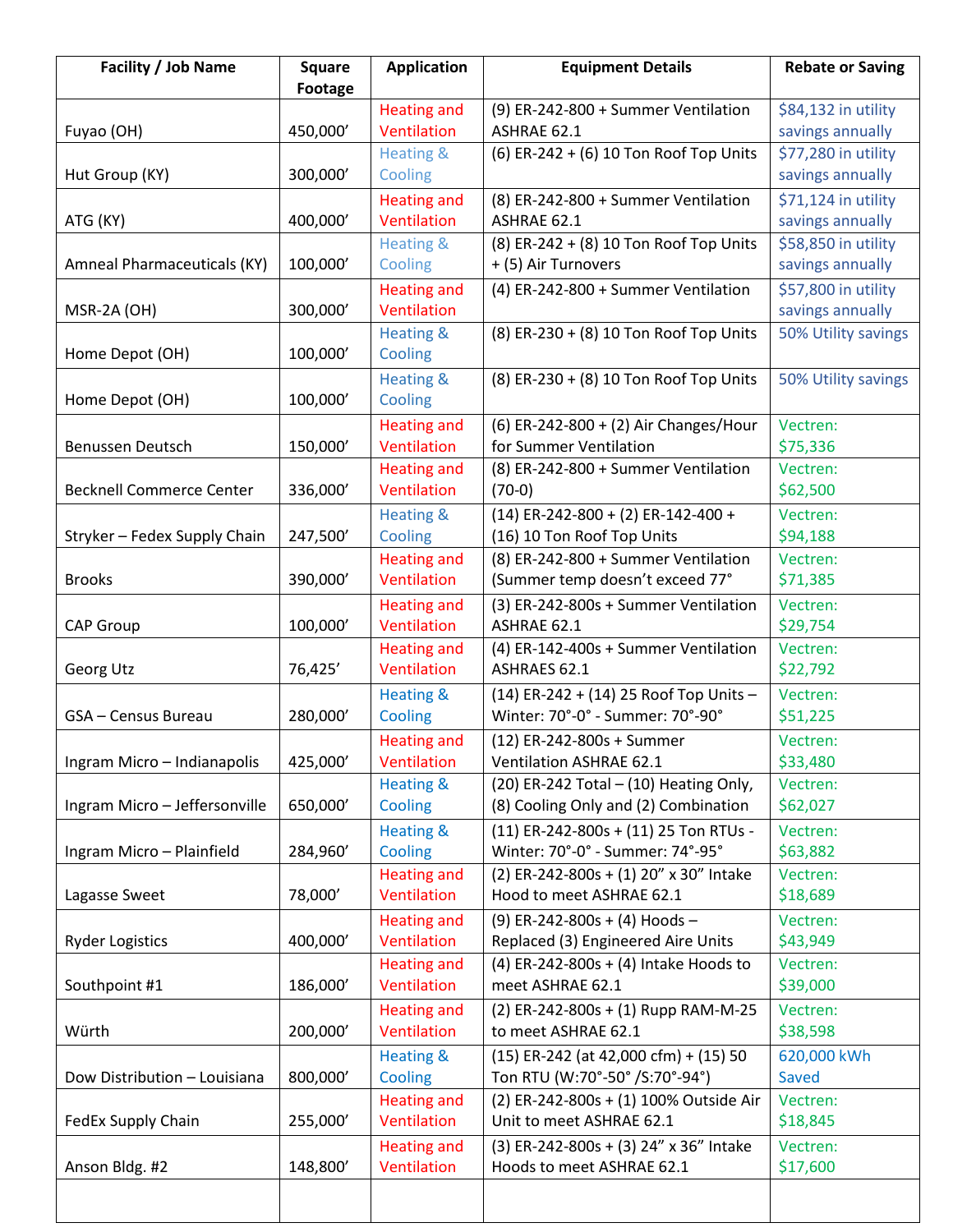| IDI World Connect -                 |          |                                   | (8) ER-242-800s + (4) Rupp RAM-M-25                                            | IPL:                             |
|-------------------------------------|----------|-----------------------------------|--------------------------------------------------------------------------------|----------------------------------|
| Ameriplex #4                        | 912,500' | <b>Heating</b>                    | (\$147,458 Utility Savings)                                                    | \$26,826                         |
|                                     |          | <b>Heating and</b><br>Ventilation | (2) ER-142-400s + (4) ER-130-300s +<br>Intake Hoods to meet ASHRAE 62.1        | Vectren:                         |
| Metro Bldg. #2                      | 102,000' |                                   |                                                                                | \$25,818                         |
|                                     |          | <b>Heating and</b><br>Ventilation | $(10)$ ER-242-800s + (6) Intake Hoods to                                       | Vectren:                         |
| Metro Bldg. #6                      | 383,500  |                                   | meet ASHRAE 62.1                                                               | \$100,000                        |
| Northpoint Bldg. #2 -<br>Dayton, OH | 350,000' | <b>Heating</b>                    | (4) ER-242-800s + (2) Rupp RAM-M-25<br>to meet ASHRAE 62.1                     | <b>Vectren OHIO:</b><br>\$39,430 |
|                                     |          |                                   |                                                                                |                                  |
| Northpoint Bldg. #3 -               |          |                                   | (6) ER-242-800s + (1) Rupp RAM-M-30                                            | <b>Vectren OHIO:</b>             |
| Dayton, OH                          | 433,680' | <b>Heating</b>                    | to meet ASHRAE 62.1                                                            | \$42,998                         |
|                                     |          |                                   | (6) ER-242-800s + (4) Rupp RAM-M-<br>30s to meet ASHRAE 62.1                   | Vectren:<br>\$100,000            |
| <b>Ryder Integrated Logistics</b>   | 708,000' | <b>Heating</b>                    |                                                                                |                                  |
| Shear GW1                           | 368,000' | <b>Heating &amp;</b><br>Cooling   | $(9)$ ER-242-800s + (6) ER-242s + (12) 25<br>Ton RTUs (W: 70°-0° / S: 74°-98°) | Vectren:<br>\$75,788             |
|                                     |          |                                   |                                                                                |                                  |
|                                     |          | <b>Heating and</b>                | (14) ER-242-800s + (6) 24" x 48" Intake                                        | Vectren:                         |
| Sunbeam - Clayton, IN               | 933,750  | Ventilation                       | Hoods to meet ASHRAE 62.1                                                      | \$100,000                        |
|                                     |          | <b>Heating and</b>                | (9) ER-242-800s + (4) 24" x 36" Intake                                         | Vectren:                         |
| Toyota Tsusho - Lafayette, IN       | 350,000' | Ventilation                       | Hoods to meet ASHRAE 62.1                                                      | \$72,5000                        |
|                                     |          |                                   | $(2)$ ER-242-800s + $(1)$ RAM-30 + $(1)$                                       | Vectren:                         |
| <b>Crown Manufacturing</b>          | 71,000'  | <b>Heating</b>                    | RAM-M-30                                                                       | \$24,251                         |
|                                     |          | <b>Heating and</b>                | (4) ER-142-400s + (2) ER-242-800s +                                            | Vectren:                         |
| Plainfield Logistics Center #4      | 253,500  | Ventilation                       | (6) 24" x 36" Hoods - ASHRAE 62.1                                              | \$43,215                         |
|                                     |          | <b>Heating and</b>                | (6) ER-142-400s + (6) 24" x 36" Intake                                         | Vectren:                         |
| Plainfield Logistics Center #5      | 187,200' | Ventilation                       | Hoods to meet ASHRAE 62.1                                                      | \$36,020                         |
|                                     |          | <b>Heating and</b>                | (4) ER-242-800s + (4) 18" x 24" Intake                                         | IPL:                             |
| <b>Airport Business Center</b>      | 158,000' | Ventilation                       | Hoods to meet ASHRAE 62.1                                                      |                                  |
|                                     |          | <b>Heating and</b>                | (6) ER-242-800s + (3) 24" x 36" Intake                                         | Vectren:                         |
| Southpoint Bldg. #2                 | 241,800' | Ventilation                       | Hoods to meet ASHRAE 62.1                                                      | \$28,823                         |
|                                     |          | <b>Heating and</b>                | (8) ER-242-800s + (4) 24" x 36" Intake                                         | Vectren:                         |
| Park 130 Bldg. #2                   | 355,320' | Ventilation                       | Hoods to meet ASHRAE 62.1                                                      | \$78,537                         |
|                                     |          | <b>Heating and</b>                | (4) ER-242-800s + (4) 24" x 24" Intake                                         | Vectren:                         |
| Park 130 Bldg. #1                   | 168,480  | Ventilation                       | Hoods to meet ASHRAE 62.1                                                      | \$27,296                         |
|                                     |          | <b>Heating and</b>                | (3) ER-242-800s + (3) 24" x 36" Intake                                         | Vectren:                         |
| Anson Bldg. #4                      | 148,400' | Ventilation                       | Hoods to meet ASHRAE 62.1                                                      | \$21,100                         |
|                                     |          | <b>Heating and</b>                | (2) ER-242-800s + (2) 24" x 36" Intake                                         | Vectren:                         |
| Becknell Bldg. #5                   | 100,000' | Ventilation                       | Hoods to meet ASHRAE 62.1                                                      | \$15,155                         |
|                                     |          | <b>Heating and</b>                | (3) ER-242-800s + Summer Ventilation                                           | Vectren:                         |
| <b>Brooks Sports Addition</b>       | 133,380' | Ventilation                       | (Temperature doesn't exceed 77)                                                | \$26,676                         |
|                                     |          | <b>Heating and</b>                | (8) ER-242-800s + (4) 24" x 36" Intake                                         | Vectren:                         |
| Commerce Park Bldg. #3              | 440,000' | Ventilation                       | Hoods to meet ASHRAE 62.1                                                      | \$75,000                         |
|                                     |          | <b>Heating and</b>                | (4) ER-242-800s + (4) 24" x 36" Intake                                         | Vectren:                         |
| Commerce Park Bldg. #2              | 280,800  | Ventilation                       | Hoods to meet ASHRAE 62.1                                                      | \$38,000                         |
|                                     |          | <b>Heating and</b>                | (4) ER-242-800s + (2) 24" x 36" Intake                                         | Vectren:                         |
| <b>Grane Distribution Services</b>  | 174,000' | Ventilation                       | Hoods to meet ASHRAE 62.1                                                      | \$28,535                         |
|                                     |          | <b>Heating and</b>                | (6) ER-242 + (5) 25 Ton Roof Top Units                                         | Vectren:                         |
| <b>Kirby Risk</b>                   | 100,000' | Cooling                           | to maintain 72-95                                                              | \$24,379                         |
|                                     |          | <b>Heating and</b>                | (8) ER-242-800s + (4) 24" x 36" Intake                                         | Vectren:                         |
| <b>Maxxis Tires</b>                 | 355,000' | Ventilation                       | Hoods to meet ASHRAE 62.1                                                      | \$78,537                         |
|                                     |          | <b>Heating and</b>                | (4) ER-242-800s + (4) 24" x 36" Intake                                         | Vectren:                         |
| Metro Air Bldg. #8                  | 213,000' | Ventilation                       | Hoods to meet ASHRAE 62.1                                                      | \$42,500                         |
|                                     |          | <b>Heating and</b>                | (10) ER-242-800s + (6) 24" x 36" Intake                                        | Vectren:                         |
| Metro Air Bldg. #9                  | 501,280' | Ventilation                       | Hoods to meet ASHRAE 62.1                                                      | \$100,000                        |